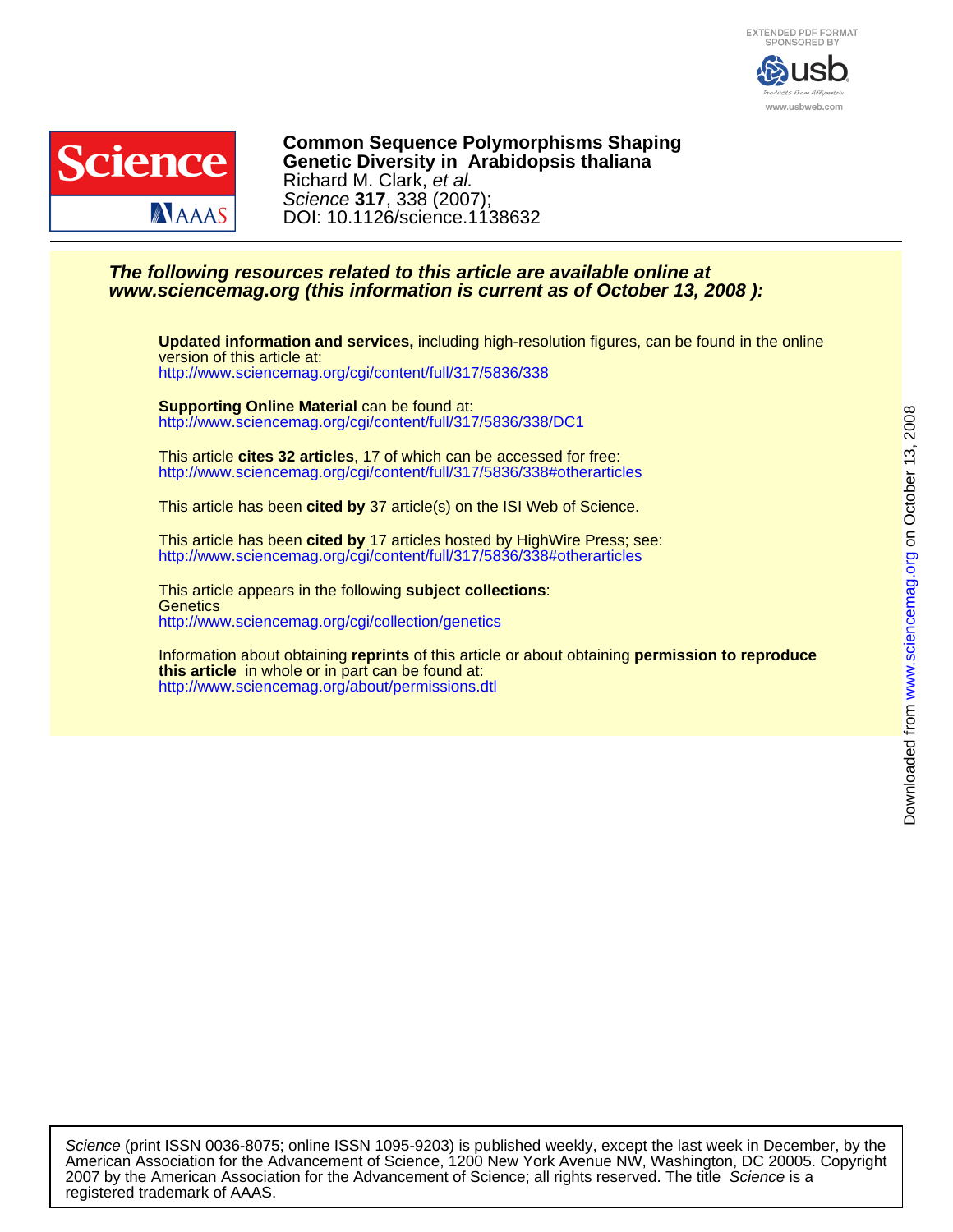# **Common Sequence Polymorphisms<br>Shaping Genetic Diversity in Shapidopsis thaliana**

Richard M. Clark, $^1$  Gabriele Schweikert, $^{1,2,3\ast}$  Christopher Toomajian, $^{4\ast}$  Stephan Ossowski, $^{1\ast}$ Georg Zeller,  $1,2,5*$  Paul Shinn,  $6$  Norman Warthmann,  $1$  Tina T. Hu,  $4$  Glenn Fu,  $7$  David A. Hinds,  $7$ Huaming Chen,<sup>6</sup> Kelly A. Frazer,<sup>7</sup> Daniel H. Huson,<sup>5</sup> Bernhard Schölkopf,<sup>3</sup> Magnus Nordborg,<sup>4</sup> Gunnar Rätsch,<sup>2</sup> Joseph R. Ecker,<sup>6,8</sup> Detlef Weigel<sup>1,8</sup>†

The genomes of individuals from the same species vary in sequence as a result of different evolutionary processes. To examine the patterns of, and the forces shaping, sequence variation in Arabidopsis thaliana, we performed high-density array resequencing of 20 diverse strains (accessions). More than 1 million nonredundant single-nucleotide polymorphisms (SNPs) were identified at moderate false discovery rates (FDRs), and ~4% of the genome was identified as being highly dissimilar or deleted relative to the reference genome sequence. Patterns of polymorphism are highly nonrandom among gene families, with genes mediating interaction with the biotic environment having exceptional polymorphism levels. At the chromosomal scale, regional variation in polymorphism was readily apparent. A scan for recent selective sweeps revealed several candidate regions, including a notable example in which almost all variation was removed in a 500-kilobase window. Analyzing the polymorphisms we describe in larger sets of accessions will enable a detailed understanding of forces shaping population-wide sequence variation in A. thaliana.

Comprehensive polymorphism data are essential for the systematic identification of sequence variants affecting phenotypes (1). Despite progress with new technologies, direct resequencing of individual genomes is not yet cost effective for most organisms (2). High-density oligonucleotide arrays provide an alternative approach for polymorphism detection and have been used to identify a large fraction of the SNP variation in the human and the mouse  $(3, 4)$ . We applied this technology to 20 wild accessions of A. thaliana, for which a genome sequence from a single accession was generated in the year 2000 (5). The resulting polymorphism data set captures much of the common sequence variation in the worldwide A. thaliana population. We used this information to systematically determine the types of sequences and genes that differ between accessions and to provide a high-resolution description of the genome-wide distribution of polymorphisms in this multicellular reference organism.

Sample selection, array design, and polymorphism detection. For polymorphism discovery, we selected accessions with maximal genetic

\*These authors contributed equally to this work. †To whom correspondence should be addressed. E-mail: weigel@weigelworld.org

diversity (6, 7). In addition, we chose several commonly used strains, such as Ler-1 (table S1). Col-0, the reference accession, was included as a control. For 19 of the 20 accessions (7), 1213 fragments of  $\sim$ 500 base pairs (bp) in length, which were spaced throughout the genome, had previously been sampled by dideoxy sequencing; between 2266 and 3949 nucleotide substitutions per accession relative to Col-0 had been identified (6). This data set, called "2010," allowed us to assess the quality of our polymorphism predictions.

Whole-genome amplified DNA from each accession was hybridized to resequencing microarrays interrogating >99.99% of bases in the 119-Mb reference genome sequence (7). Each position was queried with forward- and reverse-strand probe quartets consisting of oligonucleotides of length 25 (fig. S1). Within a probe quartet, all four nucleotides were represented at the central position, and differences in relative intensities across probe quartets indicated potential SNPs. For tightly linked SNPs, however, all probes harbor at least one mismatch, hybridization is suppressed, and SNP detection is confounded (fig. S1).

We used two computational methods to detect SNPs at 105,920,272 positions that were not highly repetitive (7) (table S2 and fig. S2). In A. thaliana, the sequence composition (i.e., GC content) and low polymorphism levels typical for coding sequences are favorable for hybridization-based SNP detection (7). Accordingly, recovery of SNPs with a model-based (MB) algorithm  $(3, 4)$  was higher for coding than for noncoding regions (36 versus 15%) at a corresponding FDR that was only one-third as high (Fig. 1A). An average of 96,814 SNPs were identified per accession by the MB method, for a total of 456,956 nonredundant SNPs (Fig. 1B and table S3).

We also developed a machine learning (ML) method with support vector machines (8, 9) for SNP identification (7) (figs. S3 to S8). The training step exploited the 2010 data, and as input we used information for all oligonucleotide probes corresponding to positions within a 9-bp window centered on candidate polymorphisms (7). In addition to hybridization data, we included as inputs sequence characteristics and genome-wide repetitiveness of probes (tables S5 and S6). The ML method assigns a probability to each prediction, and we generated 440,657 to 1,074,055 nonredundant SNP predictions over a corresponding range of FDRs from 2 to 10% (7, 10). Performance of the ML method was inferior to the MB method for coding sequences but superior for noncoding sequences (Fig. 1, A and B, and table S3).

When the FDR for the ML method was at 2%, the FDR and recovery for the ML and MB methods were similar; however, the two methods were complementary, with 60% of predictions made with only one of the methods (Fig. 1C). This resulted, in part, from differing performance in polymorphic regions (Fig. 1D). Recall for SNPs more than ~30 bp from another SNP or insertion or deletion (indel) was higher for the MB method, whereas recall for SNPs separated by 7 to 30 bp from a nearby polymorphism was about two times as high for the ML method. For very closely linked SNPs (<7 bp), recovery was low with both methods  $(\sim3\%)$ . FDRs for both methods peaked in regions of low hybridization quality (Fig. 1E), an effect of sequence divergence but also of other factors (7).

For subsequent analyses, we combined all MB predictions with ML predictions supported at a 2% FDR. The resulting data set, "MBML2," consisted of 648,570 nonredundant SNPs (7, 10) (Fig. 2), an average of one polymorphic site per 166 nonrepetitive positions in the genome. Within MBML2, SNPs supported by both methods have a very low FDR of ~0.2%, whereas SNPs supported by only one method have correspondingly higher FDRs (Table 1 and table S3). A caveat for our error estimates is that 2010 data, which we used for specificity and sensitivity assessment of the two prediction methods, are underrepresented for noncoding sequences, repeats, and sequences not similar to the reference (6, 7).

Apart from SNPs, deletions or sequences highly dissimilar to the reference are detectable on highdensity arrays as regions of reduced hybridization (11) (fig. S1). We developed a heuristic algorithm to identify tracts of reduced hybridization extending over more than ~200 bp (7) (figs. S9 and S10). The median length of 13,470 polymorphic region predictions (PRPs) generated across all accessions with this algorithm was 589 bp; the longest was 41.2 kb (10). In the 2010 data set, which was ascertained by polymerase chain reaction (PCR), missing data correspond in part to highly polymorphic or deleted regions. Consistent with high specificity for PRPs, a 162-fold overrepresentation was observed between PRPs and absent data in 2010. We also attempted validation of 382 PRPs by PCR and sequencing, ob-

<sup>&</sup>lt;sup>1</sup>Department of Molecular Biology, Max Planck Institute for Developmental Biology, 72076 Tübingen, Germany. <sup>2</sup>Friedrich Miescher Laboratory of the Max Planck Society, 72076 Tübingen, Germany. <sup>3</sup>Department of Empirical Inference, Max Planck Institute for Biological Cybernetics, 72076 Tübingen, Germany. <sup>4</sup> Molecular and Computational Biology, University of Southern California, Los Angeles, CA 90089, USA. <sup>5</sup>Center for Bioinformatics Tübingen, Tübingen University, 72076 Tübingen, Germany. <sup>6</sup>Genomic Analysis Laboratory, The Salk Institute for Biological Studies, La Jolla, CA 92037, USA. 7 Perlegen Sciences, 2021 Stierlin Court, Mountain View, CA 94043, USA. <sup>8</sup>Plant Biology Laboratory, The Salk Institute for Biological Studies, La Jolla, CA 92037, USA.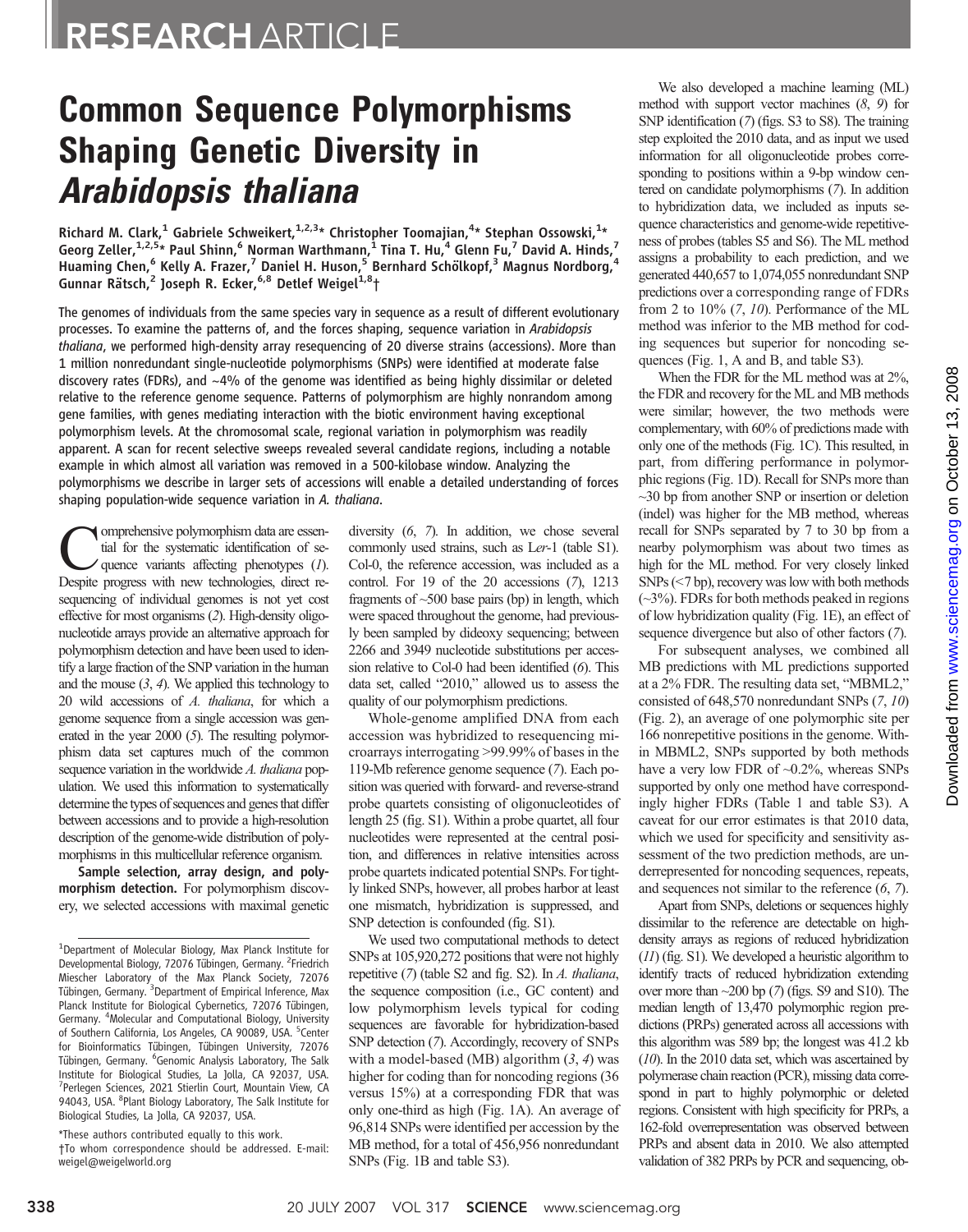tained complete or partial sequence data for 171 products, and identified 124 deletions ranging from 50 bp to more than 10 kb. In all other cases, PRPs corresponded to clusters of SNPs or small indels (table S11). Many deletions or clusters of polymorphisms extended beyond PRP boundaries, potentially contributing to the high failure rate for validation attempts  $(-55%)$ . Where sequence data were available, 98.6% of bases in PRPs were either deleted or within 6 bp of a SNP or indel polymorphism (7). Nearly 4.1% of the reference genome sequence was included in PRPs, with transposon and pseudogene sequences overrepresented 3.5-fold (Fig. 2).

To complement polymorphism predictions, we developed a base-calling algorithm to identify positions identical to the reference at low FDRs (7). Between 80.3 and 92.3% of coding positions and between 39.7 and 61.2% of intergenic positions were predicted to be the same as the reference in the different accessions (table S8). We combined these reference base calls with MBML2 to generate pseudochromosome sequences for each of the 20 accessions (10).

Effects of polymorphisms on genes. To characterize genome evolution in A. thaliana, we assessed effects of the nonredundant MBML2 SNPs on the 26,541 annotated protein-coding genes (12). In addition to SNPs resulting in 109,979 amino acid changes, we identified many SNPs with large effects on gene integrity. In this class, 1227 introduce premature stop codons, 156 alter initiation methionine residues, and 435 lead to nonfunctional splice donor or acceptor sites (10) (table S9). Also, 198 SNPs remove annotated stop codons, resulting in longer open reading frames. Given that large-effect SNPs are expected to be uncommon in the genome



Fig. 1. Comparison of SNP detection methods. (A) FDR-dependent recovery of 48,700 known SNPs in 2010 fragments by the MB and ML methods. Because of small sample size for untranslated region (UTR) SNPs in 2010, this group was combined with intron sequences. (B) FDR-dependent recovery across the entire genome by both methods with precision estimates from 2010. The FDR for all SNPs is also given with a correction for both methods to account for the different sequence composition of 2010 and the whole genome. (C) Overlap between genome-wide MB and ML calls across all accessions. (D) Recovery frequency for SNPs as a function of distance to the nearest polymorphic feature. Analysis was based on 2010 sites with sufficient flanking information to assign bin membership. Sample sizes per bin are shown at the top. (E) FDRs for MB and ML predictions as a function of the mean quality score for the forward- and reverse-strand probe quartets.

relative to all SNPs, FDRs for this SNP subclass might differ from that for MBML2 as a whole. To rule out the possibility that large-effect SNPs resulted predominantly from false SNP calls, we assayed 701 of these predictions directly (table S9). Dideoxysequencing validated 650 SNPs, including 413 resulting in premature stop codons (table S10). At 7.3%, the FDR for large-effect SNPs is moderately higher than for an average SNP in MBML2 (7). In total, 1614 genes harbor at least one large-effect SNP. In addition, the coding regions of 1191 genes are at least partially included in PRPs; that is, they are highly polymorphic or deleted. The overlap between the two classes is greater than expected by chance  $(\chi^2 = 186.1, df = 2, P < 10^{-20})$ . Together, large-effect SNPs and PRPs, hereafter referred to simply as "major-effect changes," affected 2495, or 9.4%, of A. thaliana protein-coding genes.

The number of genes harboring major-effect changes varies significantly according to annotation support ( $\chi^2$  = 239.2, df = 2,  $P$  < 10<sup>-20</sup>), duplication status ( $\chi^2 = 256.4$ , df = 2,  $P < 10^{-20}$ ), and gene family ( $\chi^2$  = 311.6, df = 12,  $P < 10^{-20}$ ) (Fig. 3A). Correction for gene size and repetitive content does not appreciably change the observed patterns (fig. S11). By annotation, genes known to be expressed but lacking functional support or high homology ("Expressed unknown"), as well as genes without expression support ("Not expressed"), are overrepresented. In addition, of 836 A. thaliana genes



Fig. 2. Distribution of SNPs in MBML2 and positions included in PRPs compared with sequences tiled on arrays.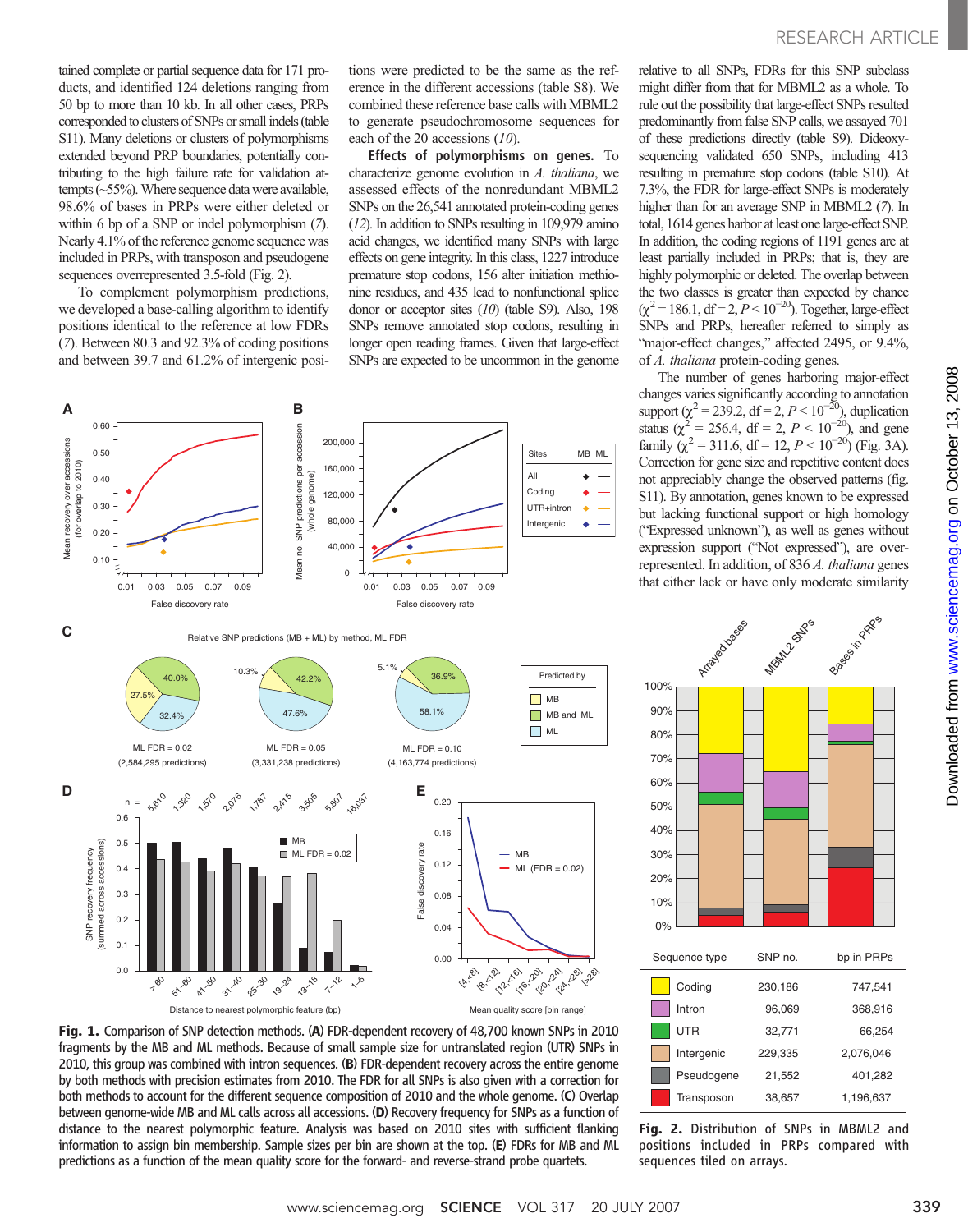to genes in Populus trichocarpa (7), the closest sequenced genome to A. thaliana  $(13)$ ,  $26.0\%$ harbor major-effect changes, compared with 8.9% of all other genes. Poor gene annotation likely contributes to this effect, but rapid gene evolution may also play a part.

Table 1. SNPs identified per accession in MBML2 with FDR and recovery assessed against 2010.

|  |  | Mean no. SNPs per accession by method [Mean FDR (%): Mean recovery (%)] |  |  |  |  |  |  |  |  |  |  |
|--|--|-------------------------------------------------------------------------|--|--|--|--|--|--|--|--|--|--|
|--|--|-------------------------------------------------------------------------|--|--|--|--|--|--|--|--|--|--|

| SNP type   | Total               | MB only            | $MB \cap ML$       | ML only            |  |
|------------|---------------------|--------------------|--------------------|--------------------|--|
| Coding     | 53,700 [2.0: 48.0]  | 11.379 [3.2: 11.3] | 27,833 [0.1: 24.6] | 14,488 [4.8: 12.1] |  |
| Intron+UTR | 29,395 [3.1: 20.5]  | $5.762$ [9.6: 4.3] | 11.652 [0.4: 8.8]  | 11,981 [2.6: 7.5]  |  |
| Intergenic | 60,478 [3.5: 24.4]  | 22.395 [7.3: 7.7]  | 17,976 [0.3: 10.2] | 20,107 [3.6: 6.5]  |  |
| All        | 143,572 [2.8: 27.7] | 39,536 [6.5: 7.0]  | 57,461 [0.2: 13.7] | 46,575 [3.7: 7.8]  |  |



Fig. 3. Distribution of major-effect changes and allele frequencies. (A) Fraction of genes affected by large-effect SNPs or PRPs by gene category. "Large-effect SNP and PRP" (black) denotes a gene harboring both types of polymorphism, either within the same accession or in different accessions. Genes that were entirely masked as repetitive, and for which no SNPs could be predicted, were excluded from analysis. RING, Really Interesting New Gene. (B) Minor allele frequency by SNP type and gene family. Only positions with complete data for at least 16 of the 20 accessions were assessed. The number of polymorphic positions included in the analysis is shown in the inset. For large-effect SNPs, "Other" includes nonfunctional splice site changes, substitutions in initiation methionine codons, and substitutions that remove termination codons. Error bars denote 95% confidence intervals for binomial expectations.

Consistent with relaxed purifying selection following recent gene duplication (14), tandem duplicates are 3.4- and 1.7-fold overrepresented for major-effect changes relative to segmentally duplicated and nonduplicated genes, respectively (Fig. 3A). Segmentally duplicated genes in A. thaliana resulted from ancient genome-wide duplications  $(5, 15)$ ; these genes harbor relatively few major-effect changes, which is consistent with earlier work suggesting that duplicates persisting over long evolutionary time frames are under strong purifying selection (13, 14).

Analysis of individual gene families provided additional insights. Families involved in basic biological processes (such as ribosomal function), as well as families involved in transcriptional regulation [such as MYB and basic helix-loop-helix (bHLH) transcription factors], harbor relatively few major-effect changes (Fig. 3A). In contrast, nearly 60% of nucleotide-binding leucine-rich repeat (NB-LRR) genes (7) and 15% of receptor-like kinase (RLK) genes harbor at least one major-effect change. The only function assigned to members of the NB-LRR gene family is in strain-specific resistance to pathogens  $(16)$ , and receptors of this class can be exceedingly variable, as presence and absence polymorphisms are common in A. thaliana and other plants  $(17–19)$ . Our data indicate that this extends to the majority of NB-LRR genes in the A. thaliana genome. Although they have diverse functions (20), RLK genes have also been implicated in race-specific pathogen defense (21). Thus, the finding that RLK genes are overrepresented for major-effect changes raises the possibility that this is, similar to NB-LRR genes, a consequence of fitness trade-offs between pathogen defense and growth  $(22)$ .

We found major-effect changes in 143 members of the F-box superfamily, which comprises more than 660 genes in A. thaliana (23) (Fig. 3A). This finding, in combination with other data (13, 24), shows that F-box genes have undergone rapid birth and death in the A. thaliana genome. Although F-box genes have been proposed to evolve quickly in response to pathogen pressure (24), experimental support for this hypothesis is lacking. The polymorphisms we describe provide a resource for ascribing biological roles to members of this large, yet not well-characterized, gene family.

Signatures of selection by SNP type and gene family. To assess the extent to which the variation we observed has been shaped by selection, we examined allele frequency distributions for different classes of polymorphisms. Consistent with general expectations for selective constraints in coding sequences, there is a skew toward low-frequency variants at nonsynonymous relative to synonymous sites (6) (Fig. 3B). This skew is most notable for SNPs that introduce premature stop codons and less extreme for other large-effect SNPs. The tendency of SNPs causing premature stops to be rare suggests that, at least under natural settings, these changes are often associated with fitness costs.

Although allele frequency distributions across gene families are broadly similar, NB-LRR genes are an exception (Fig. 3B and fig. S12). Here,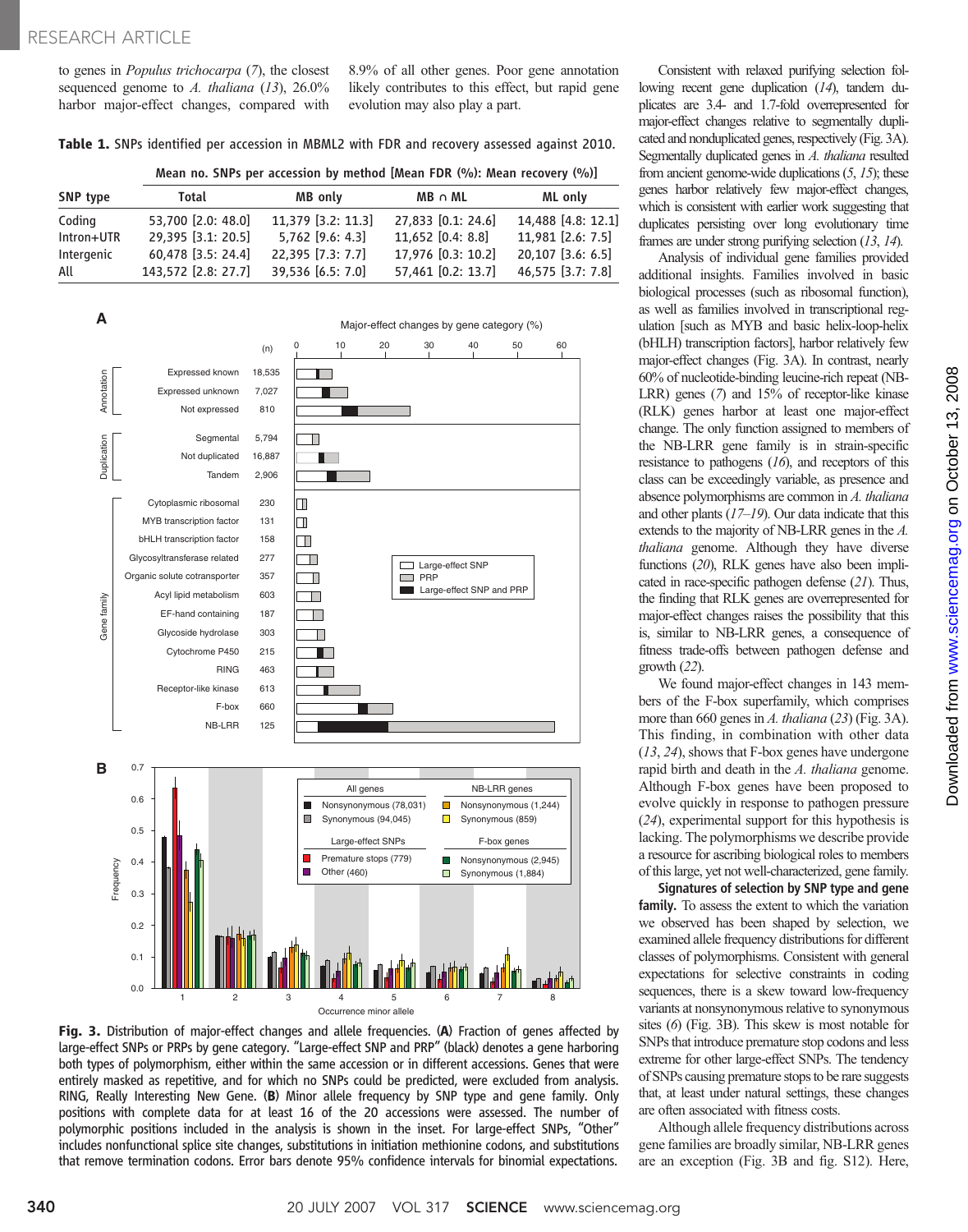both nonsynonymous and synonymous variants are strongly skewed toward high frequency compared with the genome average (Fig. 3B). This shift is a hallmark of some type of balancing selection (perhaps in the form of regional adaptation), and agrees with earlier work, on the basis of fewer family members, that suggested this mode of selection to be not uncommon for NB-LRR genes in A. thaliana (17, 19, 22). An additional prediction of balancing selection is a higher-thanaverage level of polymorphism because of the maintenance of relatively ancient, highly diverged alleles. Consistent with this expectation, more than 50% of NB-LRR genes are at least partially included in PRPs (Fig. 3A), many of which correspond to highly dissimilar sequences. Although less extreme, a similar allele frequency skew and high number of PRPs were observed for RLK genes (Fig. 3A and fig. S12). Although F-box genes harbor the second-highest occurrence of major-effect changes, allele frequency distributions are similar to the average (Fig. 3B).

Genome-wide patterns of polymorphism. Turning to broader patterns of variation, we found a markedly nonrandom distribution of polymorphism levels across the genome (Fig. 4). Regions of high polymorphism extend from the centromeres to beyond the pericentromeric regions. Similarly, clusters of NB-LRR genes (7, 25) are associated

Fig. 4. Genome-wide pattern of nucleotide diversity. Average pairwise nucleotide diversity is plotted for both fourfold degenerate synonymous and intergenic sites along each chromosome with sliding windows of 250 kb (counted from all sites) with an offset of 100 kb (7). GC content in each window was calculated from sites called in the Col-0 sample and has been rescaled so 35% is at the bottom of each plot and 47.5% is at the top. The broad peaks of repetitive probe density on each chromosome correspond to the centromeric and pericentromeric regions. Repeat content has been rescaled so 100% is at the top of each plot and 0% is at the bottom. Levels of polymorphism for both fourfold degenerate and intergenic sites are significantly negatively correlated with the distance to the centromere and positively correlated with the

with high levels of polymorphism (e.g., between 21 and 25 Mb on chromosome 1).

It is difficult to determine the reasons for these patterns. Given that they are evident for both synonymous and intergenic polymorphism, direct selection on the polymorphic sites seems unlikely, although selection on linked sites may either increase or decrease variation (6). Mutation rates may also differ between chromosomal regions because of differences in base composition. Finally, there are almost certainly biases in the array-based resequencing—e.g., due to regional differences in repeat content (7).

We believe that all three explanations contribute to the observed patterns. In a multiple regression, the estimated polymorphism levels are significantly correlated with several variables, including repeat density, GC content, fraction of missing data, distance from the centromere, and density of NB-LRR genes (table S12). The patterns are, however, not simply an artifact of the resequencing technology; they are also evident in resequencing data obtained with other techniques (6, 26) (fig. S13). For the regions around NB-LRR gene clusters, polymorphism was elevated even when the NB-LRR genes themselves were excluded (fig. S14), and polymorphism was also elevated in intergenic DNA. Pervasive balancing selection acting on these genes, as suggested by the results in Fig. 3B and other studies  $(17)$ , is a likely explanation. Balancing selection can increase coalescence times for regions linked to selectively maintained polymorphisms (27), a phenomenon that should be more easily detected in selfing organisms (28) and that has been reported for A. thaliana (22, 29, 30). Clusters of tightly linked genes subject to balancing selection, such as NB-LRR genes (25) (Fig. 4), may give rise to regions of high polymorphism similar to what has been observed for the vertebrate major histocompatibility complex genes (31, 32). The forthcoming A. lyrata genome sequence  $(33)$  will be instrumental in analyzing these data further, because it will allow divergence to be estimated between these two closely related species. This will be essential for determining the relative importance of selection versus mutation-rate variation.

In contrast, regions of low polymorphism might reflect recent positive selection, or "selective sweeps" (34, 35) characterized by extensive haplotype sharing. A study with 2010 data found strong evidence for two separate partial sweeps involving inactivation of FRI, a major determinant of flowering time in natural populations of  $A$ . thaliana (36). The



number of NB-LRR genes in nonoverlapping 50-kb windows (table S12). Polymorphism is reduced at intergenic relative to synonymous sites, which is partly due to lower recovery of SNPs in intergenic regions (e.g., Fig. 1A).



Fig. 5. Regions of extensive pairwise haplotype sharing along chromosome 1. Accession pairs are sorted along the y axis. Horizontal red lines demarcate comparisons using one accession. Each possible pairwise comparison is shown only once. Black lines indicate regions of very high similarity between a pair of accessions. The region between 20 and 21 Mb exhibits extensive haplotype sharing over nearly 500 kb in all but two accessions, Cvi-0 and Lov-5, which are shown at the bottom.